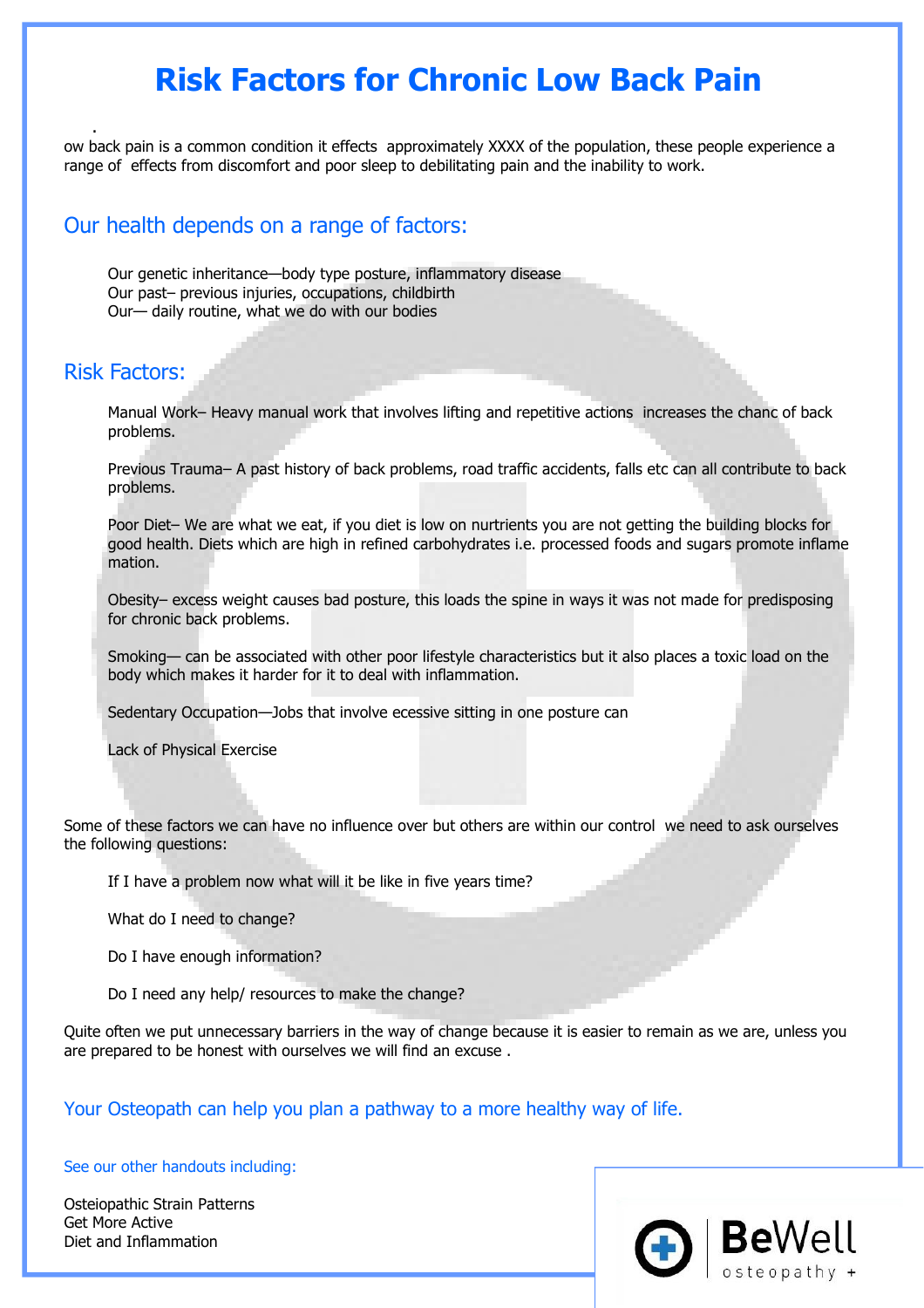#### Common Attitudes to Exercise

### "I'm no good at exercising"

Many people lack the motivation to exercise they seek every excuse and say that keeping fit is too much effort. They are storing up problems for the future or not engaging with their bodies.

The answer is to find an activity which you can enjoy at your level and find someone else to do it with. In this way you motivate each other.

If you have poor self motivation join a regular class, but you must find a class that suits your needs not just book into the closest –or you may not last.

Consider:

Yoga Pillates Swimming Aerobics (not step)

Be realistic in what you seek to achieve, nothing happens over night.

## "I used to play for the county" – Recognising cycles in life.

Sorry, - no one is really interested in what you used to do, we've all done many things but although our past will leave it's mark, you are only as fit as your age and recent activity levels will allow.

The main thing is to realise when you have let things slide, through family or work commitments, the classes that you used to attend have fallen by the wayside. Everyone does this. Often it happens slowly and it is only after an injury that you realise. Turn the trauma into an opportunity and reorganise your routine. If you feel that you don't have time for a change in routine then you need to consider your priorities you may find it hard to get a new job, but where do you go to buy a new back?

#### Exercise Maniacs

Some people are addicted to the chemicals (endorphins) produced when they body exercise. They are often highly driven, competitive types, who enjoy high impact sports. These people maybe over-exercising and risking damage to their bodies. While they are young the body is capable of adjusting and adapting to regular trauma, but as they age, their past catches up with them in a series of repetitive or chronic injuries, which never seem to heal. These people risk going one of two ways; often, when they can no longer compete at their original level or to a standard they are happy with, they may give up sport altogether. This is a problem as the damage that they have done to their bodies is controlled by good muscle balance. As muscles weaken, problems arise with worn joints which may prevent them from exercising again. Others may soldier on at their sport at a different level plagued by re-currant injury.

The key to avoiding these situations is a realistic attitude, be aware of your limitations and look to express your desire for exercise in other sports that are less strain on the body, or maintain your sport but combine it with another that will balance out the strain pattern inflicted by the first. If you do not have sufficient flexibility of mind then you will pay for a closed attitude with more pain, frustration and failure. It's your choice !

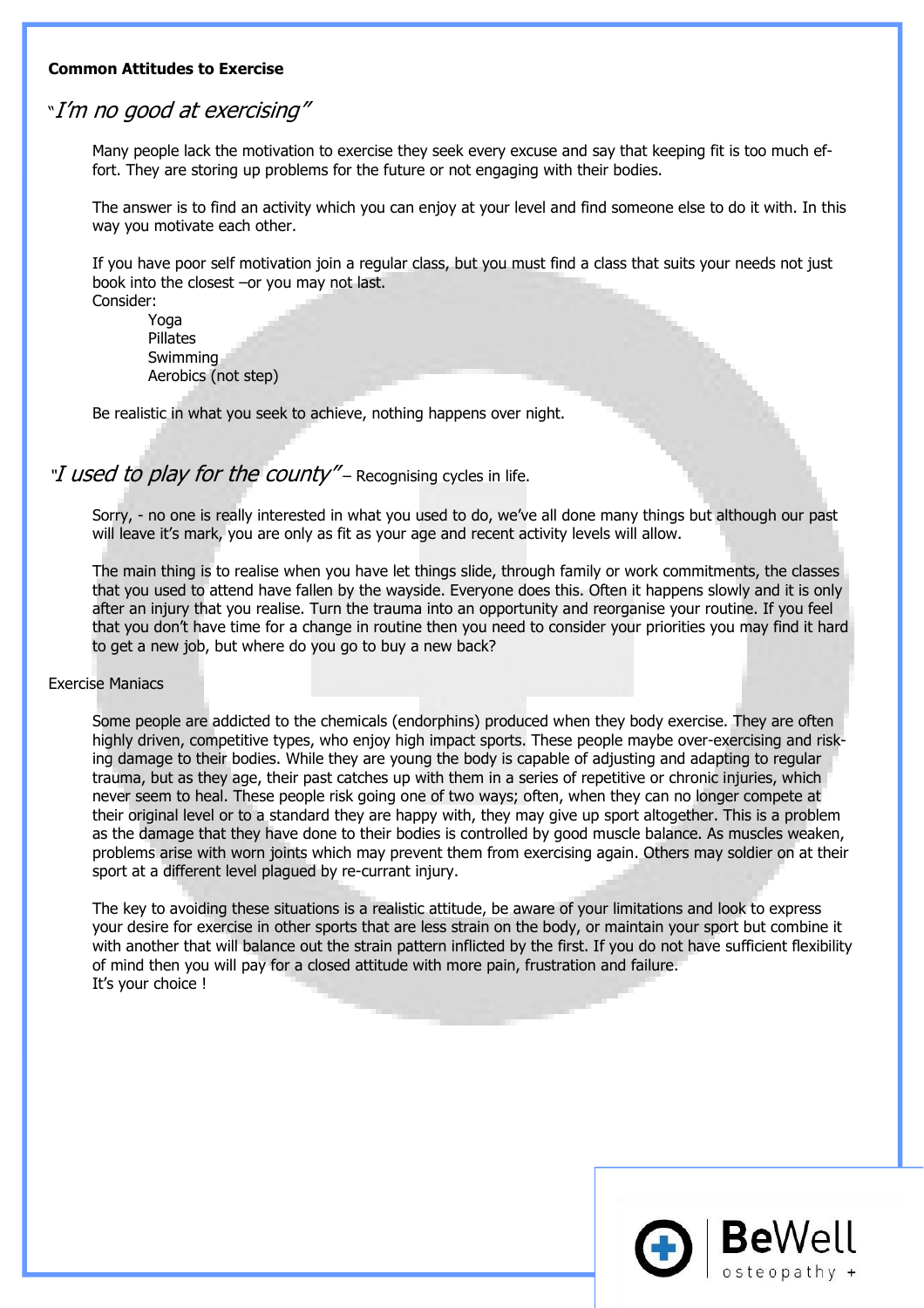